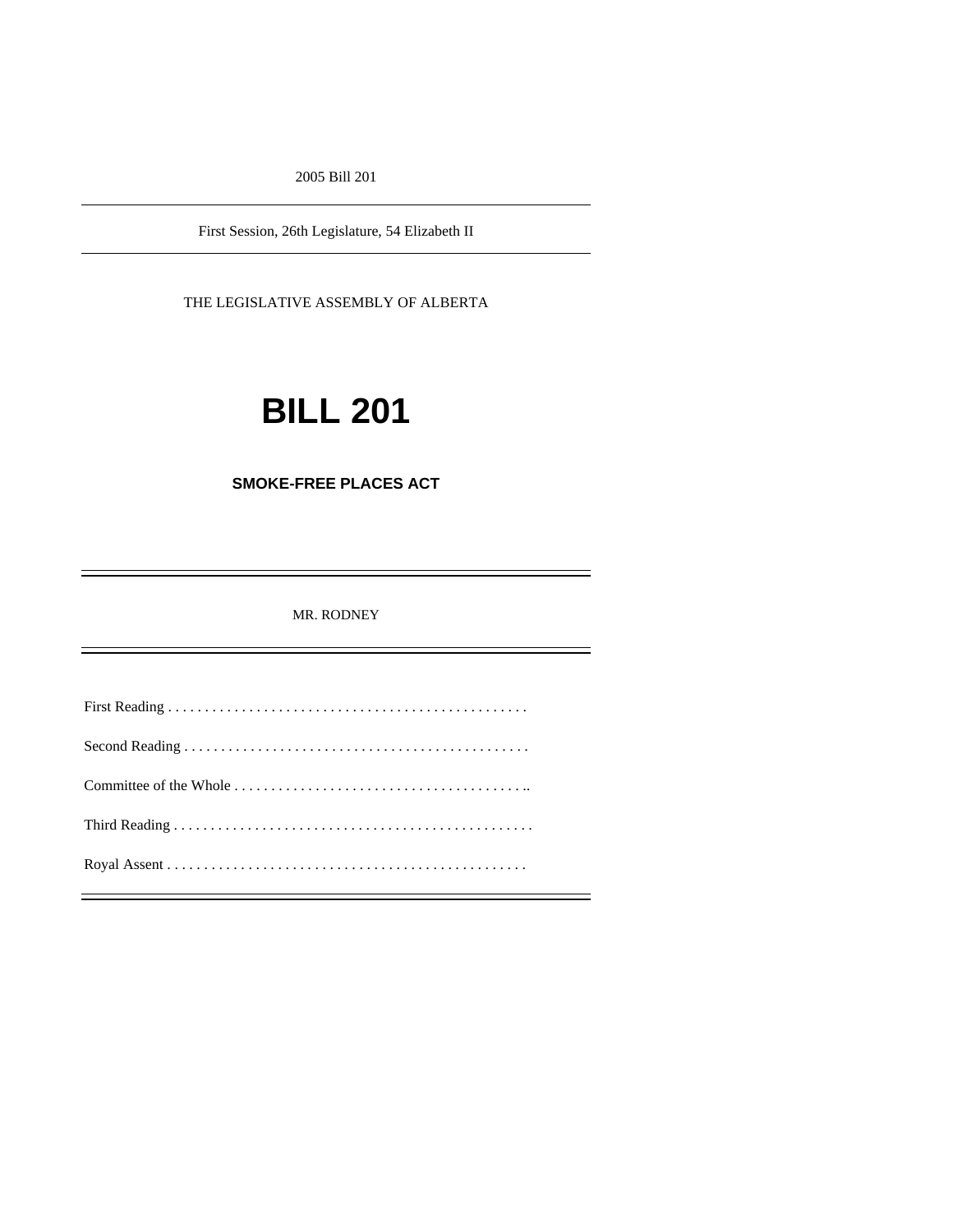*Bill 201 Mr. Rodney*

# **BILL 201**

2005

# **SMOKE-FREE PLACES ACT**

*(Assented to , 2005)* 

HER MAJESTY, by and with the advice and consent of the Legislative Assembly of Alberta, enacts as follows:

# **Definitions**

- **1** In this Act,
	- (a) "group living facility" means
		- (i) a facility for the long-term care of veterans,
		- (ii) a nursing home under the *Nursing Homes Act*,
		- (iii) a facility as defined under the *Mental Health Act*, or
		- (iv) a residential facility for adults only licensed under the *Social Care Facilities Licensing Act*;
	- (b) "hotel" includes an inn, a guesthouse and a bed-andbreakfast facility;
	- (c) "licensed premises" means licensed premises as defined under the *Gaming and Liquor Act* including an outdoor eating or drinking area that is part of or operated in conjunction with the premises;
	- (d) "manager" means an employer or other person who, directly or indirectly, controls, directs or is responsible for a place or who controls the activities in the place;
	- (e) "public place" means all or any part of a building, structure or other enclosed area to which members of the public have
		- **1**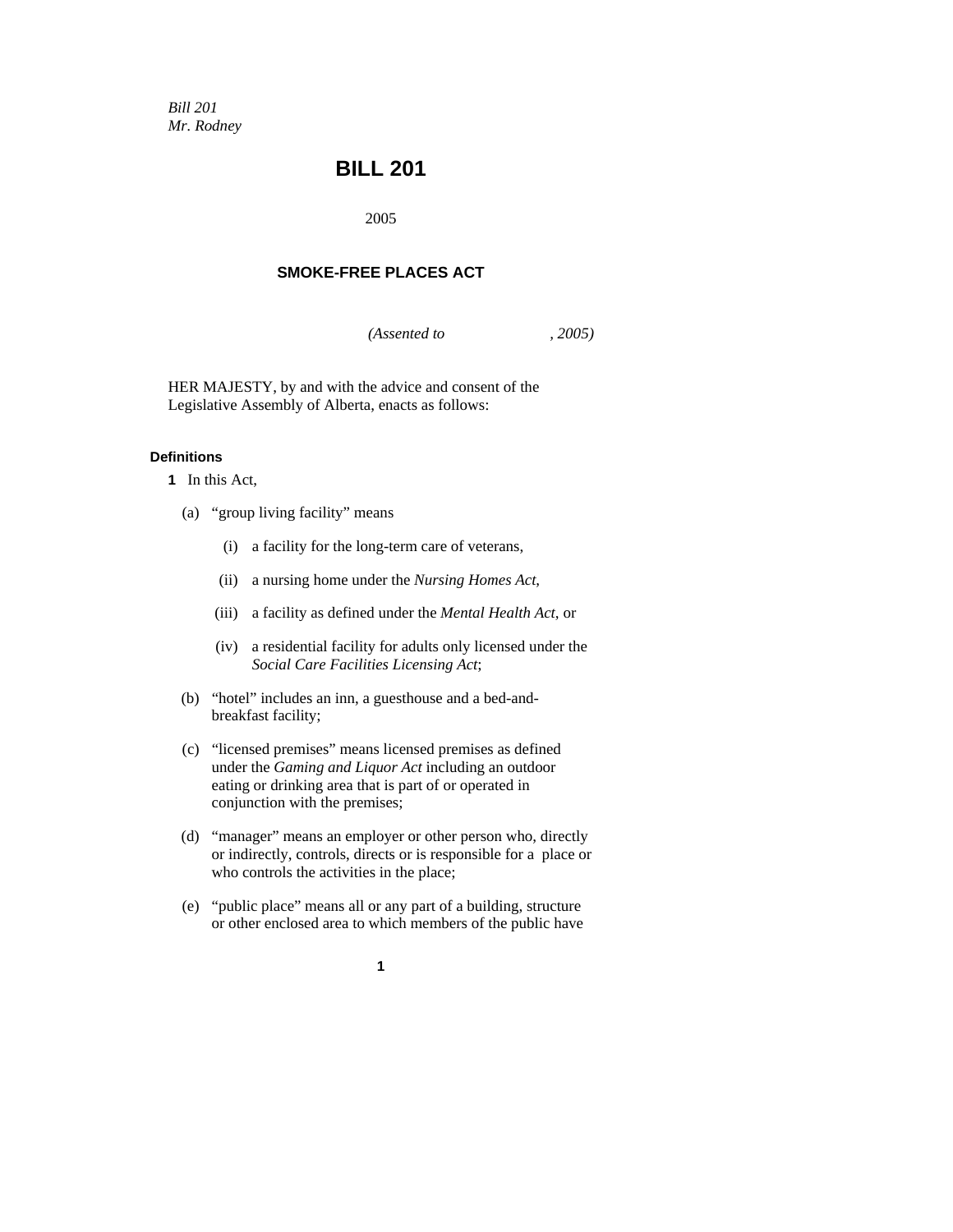access as of right or by express or implied invitation including

- (i) the common areas of a multi-unit residential facility, including patios, pools, other recreation areas and enclosed parking garages,
- (ii) a group living facility,
- (iii) an outdoor bus or taxi shelter,
- (iv) licensed premises,
- (v) a restaurant,
- (vi) a hotel;
- (f) "public vehicle" means a bus, taxi or other vehicle that is used to transport members of the public for a fee;
- (g) "restaurant" includes a coffee shop, cafeteria, sandwich stand, food court, any other eating establishment and an outdoor eating area that is part of or operated in conjunction with the restaurant;
- (h) "smoke" means to smoke, hold or otherwise have control over a lit tobacco product;
- (i) "tobacco product" means a product manufactured from tobacco and intended to be smoked;
- (j) "workplace" includes reception areas, corridors, lobbies, stairwells, elevators, escalators, eating areas, washrooms, lounges, storage areas, laundry rooms, enclosed parking garages and work vehicles;
- (k) "work vehicle" means a vehicle owned or leased by an employer and used by employees during the course of their employment.

#### **Exclusions**

**2(1)** Nothing in this Act affects the rights of aboriginal people respecting traditional aboriginal spiritual or cultural practices or ceremonies.

**(2**) This Act does not apply to a building, structure or vehicle, or a part of a building or structure, that is used as a private residence.

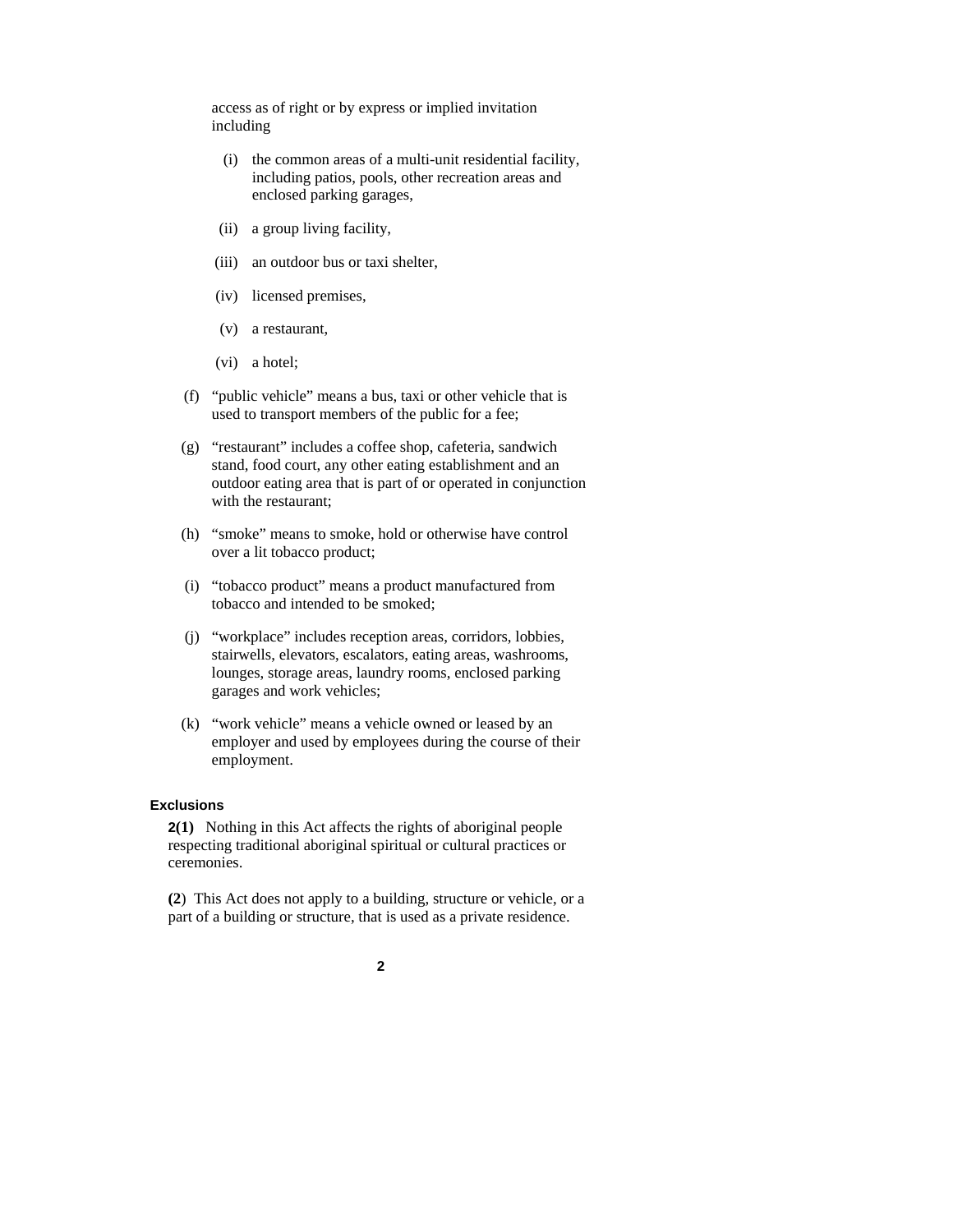# **Smoking prohibited**

- **3** No person shall smoke in the following places:
	- (a) a public place;
	- (b) a workplace;
	- (c) a public vehicle.

#### **Private residence**

**4(1)** Subject to subsection (2), a private residence is a workplace if a home business is operated from the residence and the owner of the business has employees who work in the residence but do not live in the residence.

**(2)** Only that part of a private residence in which the business is operated is a workplace for the purposes of this Act.

#### **Exceptions**

**5(1)** An in-patient or resident of a group living facility may smoke in a separate room in the facility if the room

- (a) is designated as a smoking room by the manager,
- (b) has floor-to-ceiling walls, a ceiling and doors that separate it physically from any adjacent area in which smoking is prohibited under this Act,
- (c) has a separate ventilation system, and
- (d) conforms to any requirements prescribed by the regulations.

 **(2)** A registered guest, and a person invited by the guest, may smoke in a guest room of a hotel if the guest room

- (a) is designed primarily as sleeping accommodation,
- (b) is designated as a smoking room by the manager,
- (c) has floor-to-ceiling walls, a ceiling and doors that separate it physically from any adjacent area in which smoking is prohibited under this Act,
- (d) has a separate ventilation system, and
- (e) conforms to any requirements prescribed by the regulations.
	- **3**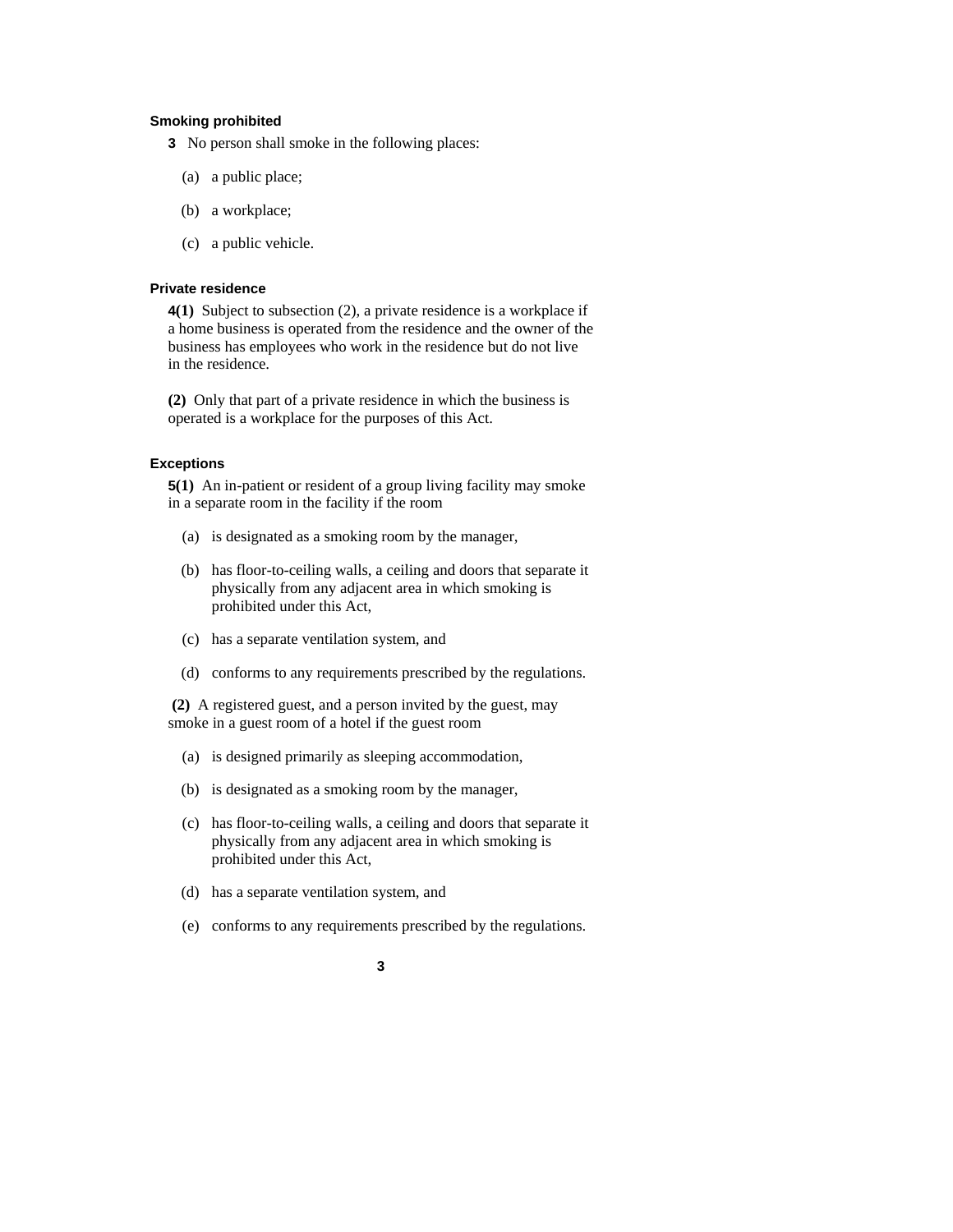#### **Duties of managers**

**6** The manager of a place where smoking is prohibited under this Act must not permit a person to smoke in that place.

#### **Signs**

**7(1)** The manager of a place where smoking is prohibited under this Act must ensure that signs indicating that smoking is prohibited are posted and continuously displayed in accordance with the regulations.

**(2)** The manager of a place where smoking is permitted under section 5 must ensure that signs indicating that smoking is permitted are posted and continuously displayed in accordance with the regulations.

**(3)** No person other than a manager or a person acting under the manager's instructions shall remove, alter, deface, conceal or destroy a sign that is posted or displayed under this section.

#### **Ashtrays**

**8** A manager of a public place or workplace must not permit ashtrays or similar receptacles to be located in a part of the place where smoking is prohibited under this Act.

#### **Offences**

**9(1)** A person who contravenes a provision of this Act is guilty of an offence.

**(2)** In describing an offence respecting smoking by a person in a place where smoking is prohibited under this Act, it is not necessary to specify the kind, brand or name of the tobacco product used in the offence.

**(3)** In a prosecution under this Act for smoking in a place where smoking is prohibited, it is not necessary that a witness testify to the precise description, kind, brand or name of the tobacco product smoked.

**(4)** In a prosecution under this Act, the justice trying the case may, in the absence of evidence to the contrary, infer that the product smoked was a tobacco product from the fact that a witness describes it by a name that is commonly used to describe a tobacco product.